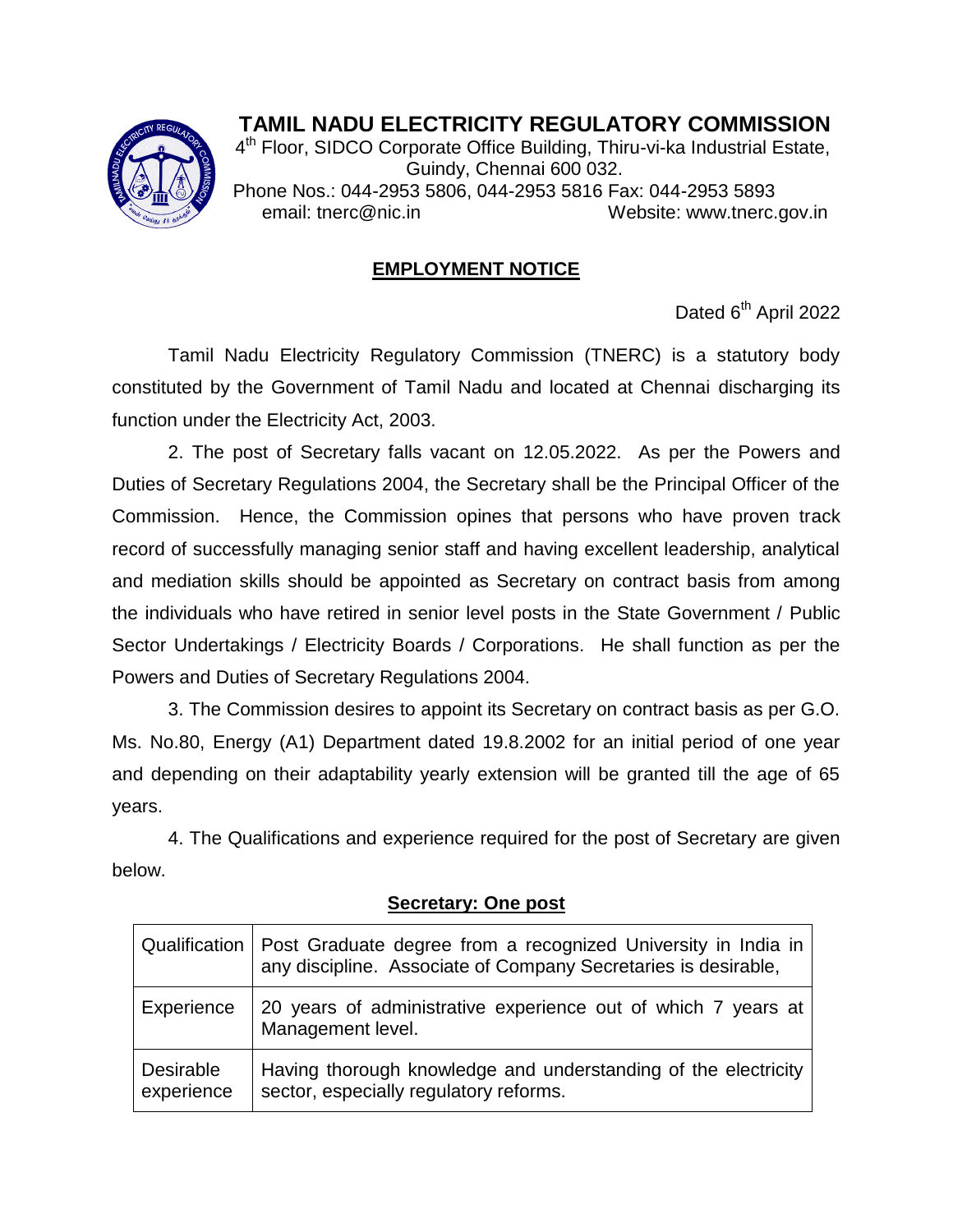5. The qualifying service, pay and age limit required for this post is given below.

| Qualifying<br>Service | Should have served in Grade I posts drawing scale of pay from<br>Level 28 (Rs.1,23,100 $-$ 2,15,900) and above or its equivalent.                      |
|-----------------------|--------------------------------------------------------------------------------------------------------------------------------------------------------|
| Pay                   | Last pay drawn minus pension as per Tamil Nadu Pension Rules,<br>1978 plus applicable allowances for the post                                          |
| Age                   | Should have completed 58 years with a maximum age limit of 62<br>years and shall cease to hold the post after he / she attains the<br>age of 65 years. |

6. Mere fulfilling of eligibility criteria shall not bestow any right to be called for interview. Only short-listed candidates shall be called for an interview. TNERC reserves the right to keep this post unfilled depending upon the circumstances prevailing at the time of selection. The Commission's decision in this regard shall be final.

7. Eligible candidates may apply to "**The Secretary, Tamil Nadu Electricity Regulatory Commission, 4 th Floor, SIDCO Corporate Office Building, Thiru.vi.ka Industrial Estate, Guindy, Chennai 600 032** giving full details of age, qualification, experience, last pay and position held etc. The applications shall be accompanied with the following undertaking. The last date for receipt of application is  $27<sup>th</sup>$  April 2022.

> **SECRETARY** Tamil Nadu Electricity Regulatory Commission